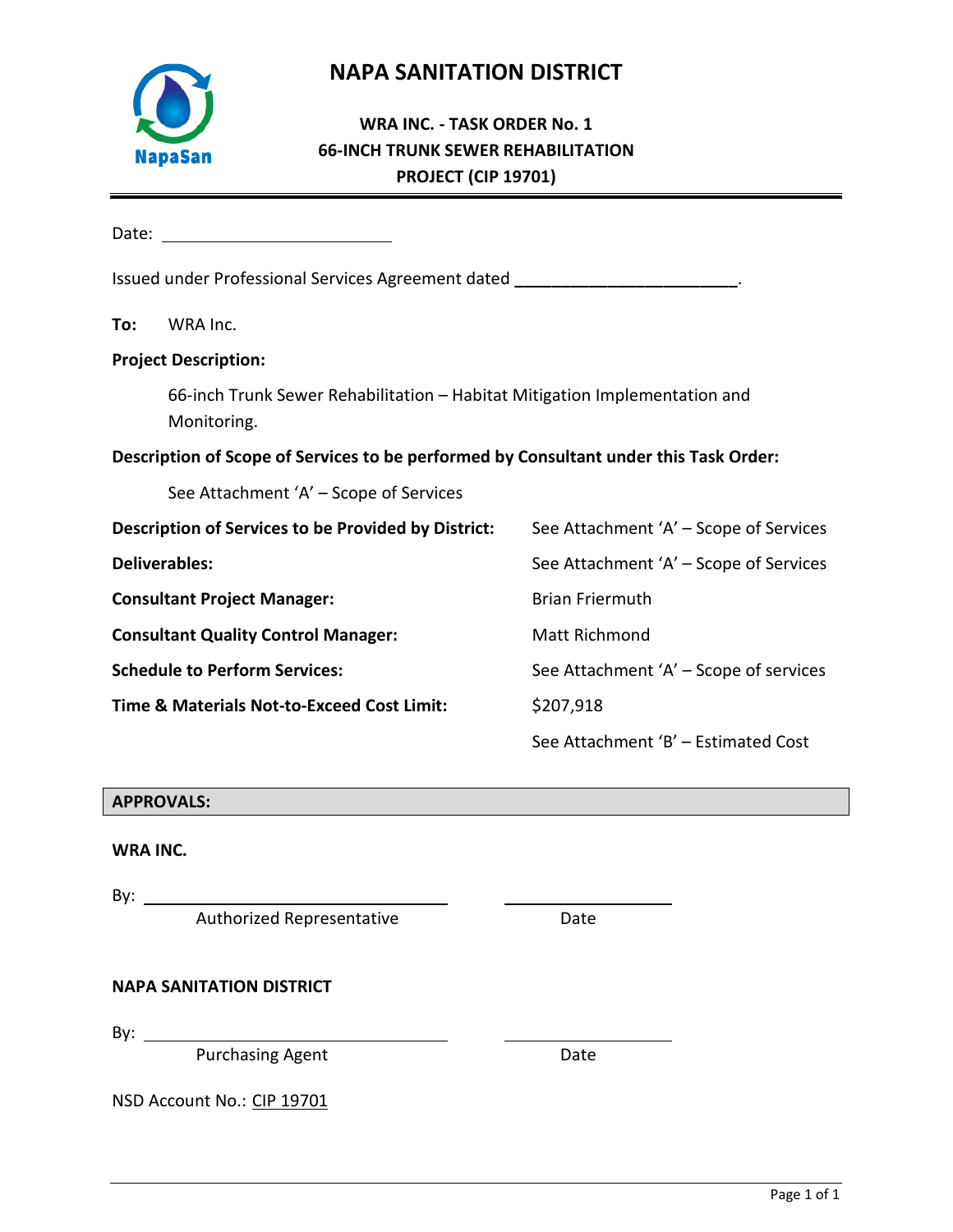

# **Attachment A**

#### **NAPA SANITARY TRUNK REHABILITATON PROJECT**  NAPA SANITATION DISTRICT - 66-INCH TRUNK SEWER REHABILITATION PROJECT**HABITAT MITIGATION IMPLEMENTATION AND MONITORING**

**Scope of Services** 

*Prepared for:* 

**Karl Ono, PE Napa Sanitation District 1515 Soscol Ferry Road Napa, Califorinia 94558** 

*WRA Project No. 29148-3* 

April 23, 2021

#### **PURPOSE**

The purpose of this Task Order is to describe the work products and services for implementation of habitat mitigation for the Napa Sanitation District's (NapaSan; Client) Sanitary Trunk Rehabilitation Project (Project). The Project involves the temporary installation of an auxiliary pipe and subsequent removal of that pipe. The Project is required to comply with the conditions of multiple permits and compliance with these permits with respect to biological resources are described herein. Per conditions of the Project permits and supporting documents, sensitive habitats that are disturbed during the implementation of the Project and some areas beyond those disturbed are required to be restored or enhanced. As outlined in this scope of work, WRA Landscape Restoration, Inc. will provide habitat enhancement and restoration services, including invasive species removal and native species planting, project management and correspondence (as needed) with the WRA Project manager to ensure compliance with Project habitat restoration/enhancement performance criteria. WRA Inc. will perform monitoring services as required by the Project's Habitat Mitigation and Monitoring Program and will coordinate with WRA Landscape and Restoration managers as needed to make any needed changes to the implementation procedures to meet performance criteria.

#### **WORK PRODUCTS AND SERVICES**

The work products and services will include:

- Identification of a suitable restoration area (or areas) on Napa Sanitation's property, to be approved by Napa Sanitation
- Planting and invasive removal plan memo
- Removal of invasive species, as required to meet performance criteria as described in the Project's Habitat Management and Monitoring Program (HMMP)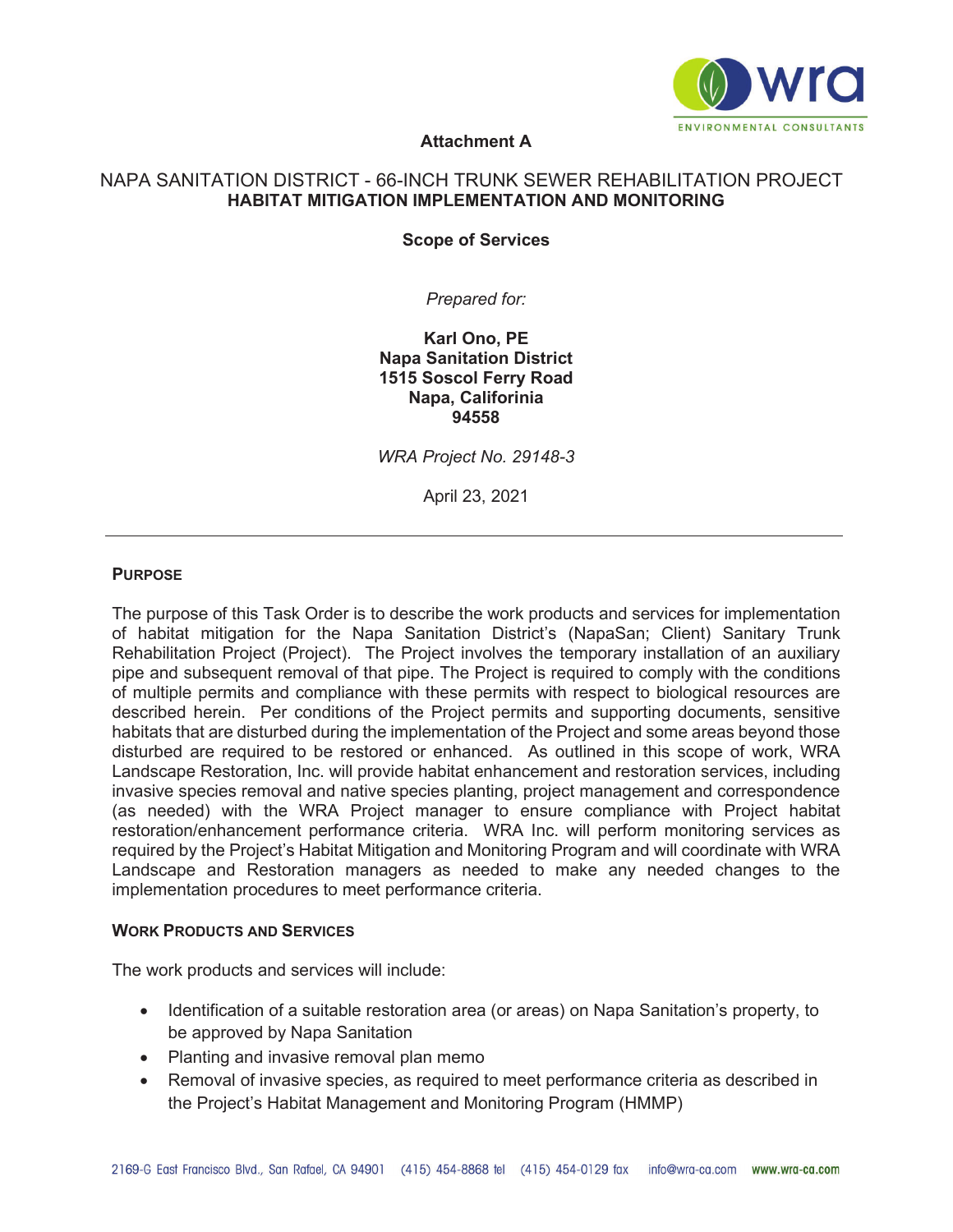- Restoration of areas disturbed during implementation of the Project and in the restoration area as needed; demarcation of restored areas and/or individual plants as appropriate.
- Sourcing, purchase and installation of appropriate species for restoration as required by the HMMP
- Monthly correspondence (or as needed) with the Client that will describe activities, budget status and any complications that resulted during the conduct of the work
- Project management, administration, team meetings.
- Monitoring and reporting as required by the HMMP

# **SCOPE OF WORK**

#### *Phase 1 Task 1***:** *Restoration and Enhancement (of areas disturbed during the Project and restoration/enhancement of restoration areas)*

It is assumed that the amount of restoration and enhancement will be approximately 3600 square feet (about 0.08 acres) and all tasks described herein are based on that assumption. If additional areas require mitigation, additional costs may be incurred and will be covered under a separate change order or the contingency task budget. Budget includes expenses associated with plants, consumable supplies, transit, equipment, and labor. Budget does not include irrigation installation, irrigation equipment or irrigation maintenance or any other materials or labor not specifically identified herein. It is possible that maintenance costs will be lower than what is described herein, and, in that case, significant cost savings may be realized.

Task 1A: Year 1, Invasive Plant Control, Summer and Fall Site Work

During the first year of restoration and enhancement (2021), WRA Landscape Restoration will assess the site and develop a strategy for implementation of the HMMP in order to meet the success criteria described therein within 5 years. As appropriate, invasive species will be removed from restoration and construction areas (if necessary) and up to 4000 container plants will be installed. Planting is assumed to occur in the fall.

Task 1B: Year 2, Invasive Plant Control, Summer and Fall Site Work

During 2022, WRA Landscape Restoration will visit the site regularly (based on site conditions, weather, etc.) to assess the condition of the restoration site and perform invasive species removal as necessary. Plants are anticipated to be hand watered up to four times. If additional watering is necessary, additional budget may be required. Typically, the second year of maintenance requires the most significant invasive species control effort and appropriate budget is included herein to address that potential.

Task 1C: Year 3, Invasive Plant Control, Summer and Fall Site Work

During 2023, WRA Landscape Restoration will visit the site regularly to assess the condition of the restoration site and perform invasive species removal as necessary. Plants are anticipated to be hand watered up to four times.

Task 1D: Year 4, Invasive Plant Control, Summer and Fall Site Work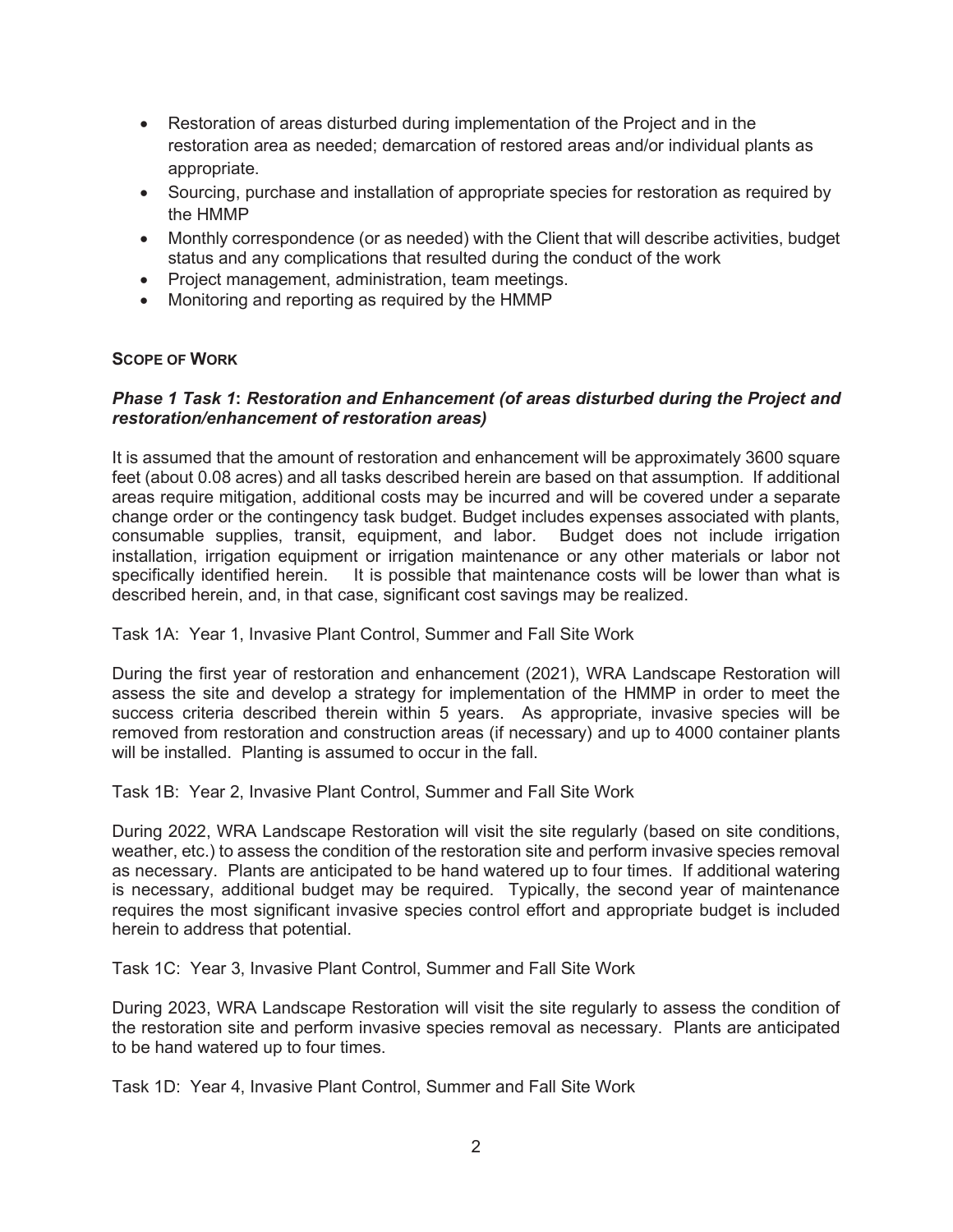During 2024, WRA Landscape Restoration will visit the site regularly to assess the condition of the restoration site and perform invasive species removal as necessary. Plants are anticipated to be hand watered up to four times.

Task 1E: Year 5, Invasive Plant Control, Summer and Fall Site Work

During 2025, WRA Landscape Restoration will visit the site as needed to assess the condition of the restoration site and perform invasive species removal as necessary. Plants are anticipated to be mostly established and may not need watering. In addition, invasive species presence is expected to be minimal by this time and general maintenance efforts should be reduced.

# *Phase 1 Task 2: Maintenance Contingency*

Given the duration of the monitoring period dictated by the HMMP, it is possible that maintenance, additional invasive species removal and native plant augmentation may be required. WRA Landscape will respond to these needs, as needed, in coordination with the WRA Project manager to implement actions needed to achieve the HMMP success criteria in the timeframe described in the HMMP. This contingency task is included herein to cover these unforeseen, potential costs. Contingency will not be used without prior authorization from NapaSan. This is an estimate of potential costs and any additional budget needed to achieve success criteria will be authorized through a separate Task Order amendment.

# *Phase 2 Task 1: Pre-restoration Site Visits and Revegetation Monitoring and Reporting (up to 5 years)*

WRA will visit areas identified by NapaSan as having potential for restoration and will provide recommendations for the development of the restoration strategy. After implementation of the restoration, WRA will monitor the success of areas restored pursuant to the Habitat Mitigation and Monitoring Plan for up to 5 years and generate annual reports describing the plantings and success of the plants each year. The reports will be provided to the Client for review prior to submission to any regulatory agencies. This task does not include plant installation, installation of irrigation, cost of plants or any maintenance costs. This estimate is based on the assumption that after five years of monitoring are completed, no additional monitoring will be needed.

# **SCHEDULE**

Phase 1 Task 1 will be completed in 2021, during and after the completion of the Project. Phase 1Task 2 will be completed if needed depending on the performance of restoration and enhancement conducted in 2021 and is expected to be completed no later than 2026, the final year of monitoring. Phase 2 Task 1 will be completed in 2026. No work beyond 2026 is contemplated herein.

#### **STAFFING**

Matt Richmond will be the principal in charge of the project. Rolland Mathers will be the WRA Landscape Restoration Project Manager and will coordinate with the WRA general project manager, Brian Freiermuth as necessary. They will be assisted by qualified other staff as needed.

#### **ASSUMPTIONS**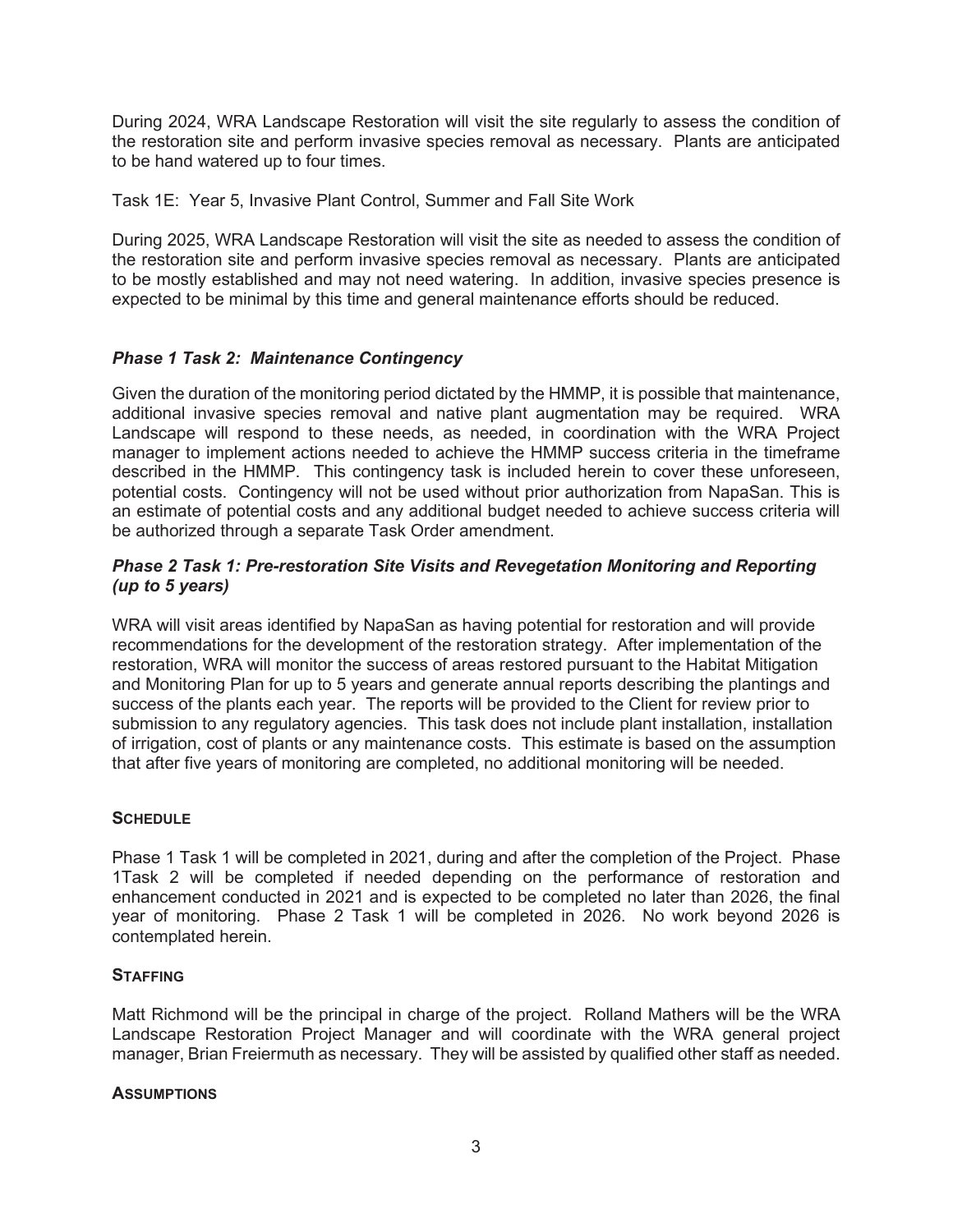The following assumptions have been made in the preparation of this Scope of Work:

- Tasks not specifically described herein are not included in this Scope of Work.
- All information provided by the Client will be accurate and complete prior to commencement of work. Any additional work resulting from Client or Project team information (or lack of) will be performed under the optional contingency task or through a separate Task Order amendment.
- One round of text edits from the Client/Project team for the restoration plan.
- No irrigation installation is included in this scope. It is expected that plants will require a total of 20 site visits over 5 years for watering. Additional site visits for watering, if necessary, will be charged to the contingency task.
- The Client will provide at least two weeks' notice prior to the start of work.
- All costs are estimates and billing is at a time and materials basis. Materials are marked up 10%.
- Budget from tasks and subtasks billed on a time and materials basis can be combined or reallocated to tasks and subtasks billed on a time and materials basis.
- The contingency task budget can be used for any task described herein or tasks that arise during the implementation of the Project.
- Flagging and mapping of restoration areas will occur one time. Any needed additional demarcation will be performed under a Task Order amendment.
- This budget does not include costs that are incurred through vandalism or other sources of restoration failure that are not attributable to the natural, existing conditions during the initial restoration.
- No grazing animals will be on the site during the time of restoration or after.
- Notifications necessary for WRA staff to access the Project area will be performed by the Client and these will occur within 48 hours of any tasks performed by WRA.
- Any needed gate access tools or codes will be provided within 48 hours of WRA being onsite.
- WRA Landscaping Restoration Inc. will perform the tasks described under Phase 1 of this contract under a subcontract with WRA Inc. WRA Inc. will perform the tasks described under Phase 2 of this contract. WRA Landscaping Restoration Inc. and WRA Inc. will coordinate implementation of the two phases.
- WRA and WRA Landscape Restoration cannot quarantee the availability of restoration plant stock in 2021 due to the timing of initiation of this contract. If WRA is unable to secure plant stock from a nursery for the fall 2021 planting season, WRA will notify NapaSan and contact RWQCB to request postponement of planting to the next suitable planting season. Any costs associated with postponement of planting due to plant stock availability will be covered under a Task Order amendment.